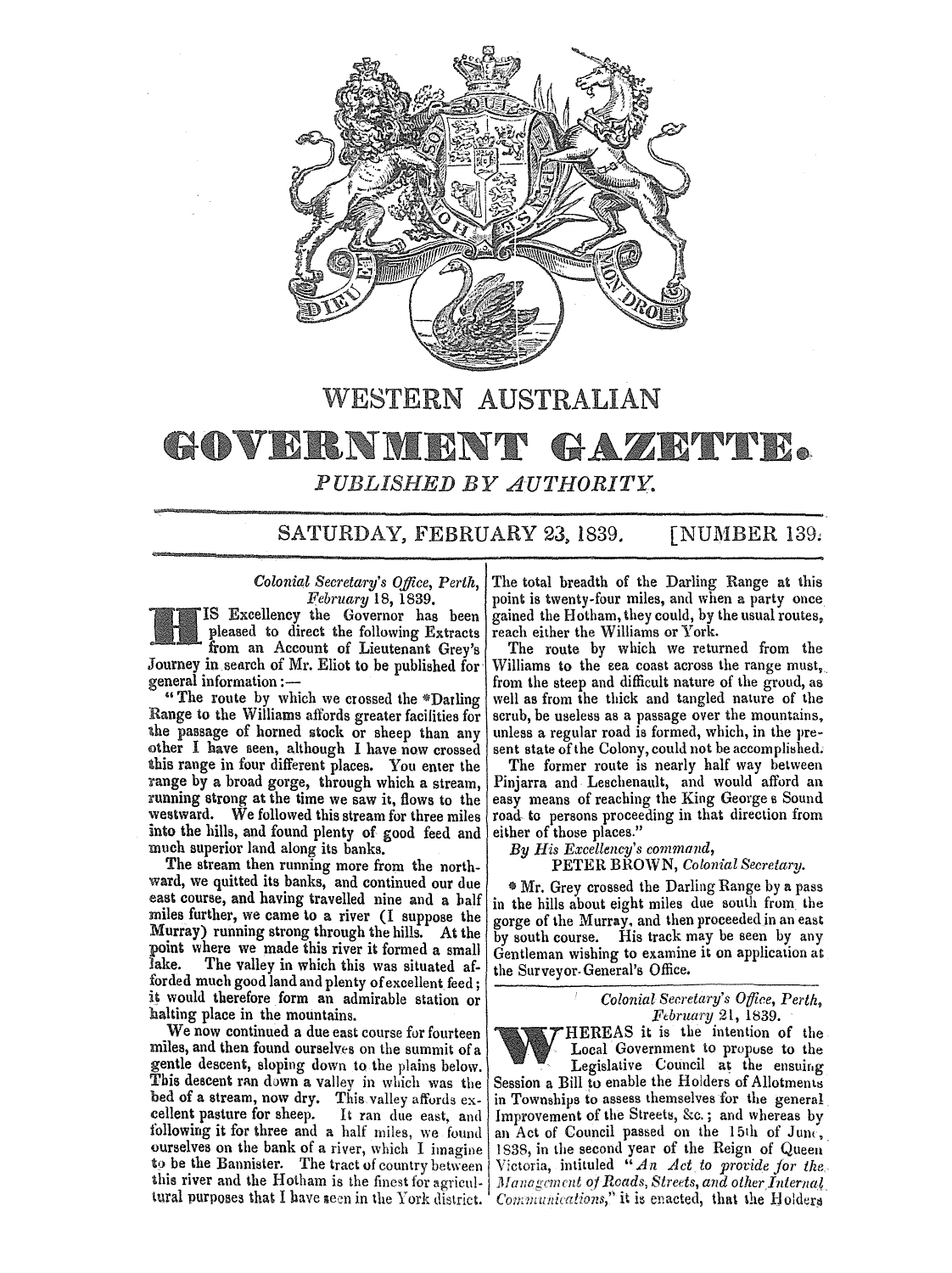only of Allotments in Fee-Simple shall have a voice in affairs relating thereto; and whereas it is the desire of His Excellency the Governor that as many Proprietors of Town Allotments as possible should have the power of voting and deciding on questions in which they are so greatly interested:-He<br>therefore directs it to be notified, for the information of all parties concerned, that the Location Duties on Town Allotments, required by the Regulations, will be dispensed with in favor of all such Holders as may be willing to pay into the hands of the Collector of Revenue, between this date and the termination of the present year, the sum of Ten Pounds, either in one payment, or by instalments; upon which an unconditional Title in their favor will be granted to them; the sum above mentioned being inclusive of the regulated Fee payable on the execution of the Deed of Grant.

By His Excellency's command,

PETER BROWN, Colonial Secretary.

Colonial Secretary's Office, Perth, February 20, 1839.

IS Excellency the Governor directs the following Extracts from the Instructions of the Government Residents to be published for general information:

"First, as regards the Military, the Governor requests you to observe, that the measures taken on this head fulfil the orders of the Government at home, in the manner bearing most leniently on the settlers, and it is extremely desirable, therefore, that they should not be infringed.

In the fourth clause of the Instructions, it is stated that the Military are never to be employed except on their own peculiar duties. This, of course, is not meant to debar the public from their services in the formation of Roads, and to this important work the Government would wish that your attention should be particularly called.

Further, should the Natives in any portion of the road passing through your district, from one military post to another, be so troublesome or hostile as to warrant any fear on the part of travellers proceeding that way, you are authorised on one day, to be named by you, in every month, to request from the Officer in charge of the nearest<br>Military Station, that a Guard be appointed to escort such travellers. Caravans may thus be the Country with the formed to traverse greatest security to themselves, and at the same time with the least interruption and trouble to the Military.

Secondly, with regard to the Natives, it is im possible on this subject to lay down any but very general directions; still there are some particular rules which His Excellency wishes you should follow in your conduct towards them. No offence which they may commit, if declared to be deserving of punishment, should ever be passed over. For however long a period the offender may escape, let the hand of justice reach him at last. This is a rule of law which they understand, and if firmly and strictly enforced, would tend much to awe them into habits of greater obedience to our orders and regulations. No Native should be allowed to enter any town or dwelling of Europeans armed with a spear. The constant handling and use of this wea-

pon entails endless troubles on us and themselves. Again, the employment of them by the Settlers is of infinite advantage, which, however, would be greatly enhanced, did every one who employed them insist beforehand upon the assuming some sort of clothing, which, while it left them the free use of their limbs, covered their savage nakedness; and if, in addition to this, the Settlers would be careful not to reward them with unground corn, but always with meal, they would at once be weaning them to habits of decency, and take from them the means of concealing the pillage of the farmers' barns and fields."

By His Excellency's command,

PETER BROWN, Colonial Secretary

Colonial Secretary's Office, Perth, February 22, 1839.

WORKS AT THE PUBLIC OFFICES. PERTH.

ENDERS in Triplicate will be received at this Office until Thursday next, the 28th instant, and opened at One o'Clock

on the same day, for the performance of the undermentioned Works. The parties sending in the Tenders are requested to attend at the above hour:

To lay Ceiling Joists and to Ceil three Rooms in the occupation of the Survey Department.

To hang all the Window Sashes throughout the Building.

To cement the Hearths in imitation of Stone.

To furnish and hang three Bells.

To fix Zinc Gutters round the Front of the Building.

To finish the Ridge of the Roof with Zinc or Saddle Boards.

To Work required in the Ceiling of the Council Room.

To fix a Girder, &c., to strengthen the Floor of the Council Room.

The Contractors will be required to take in part naument of the Work such Materials as may be taken down to make way for the new Work, at a valuation to be fixed by the Superintendent of Public Works.

For further particulars, reference to be made to the Superintendent of Public Works, Perth.

By His Excellency's command,

PETER BROWN, Colonial Secretary.

Colonial Secretary's Office, Perth, December 14, 1838.

### SALE OF TOWN ALLOTMENT.

OTICE is hereby given, that, on the first day of March next ensuing, at 12 o'Clock

Noon, the Collector of Revenue will offer for sale by Public Auction, at his Office, Perth, the following Allotment, formerly assigned to John Colen Cooper, subject to the existing Regulations:

Guildford Building Allotment No. 42.

For further particulars, reference to be made to<br>the Offices of the Surveyor-General and Collector of Revenue.

By His Excellency's command,

PETER BROWN, Colonial Secretary.